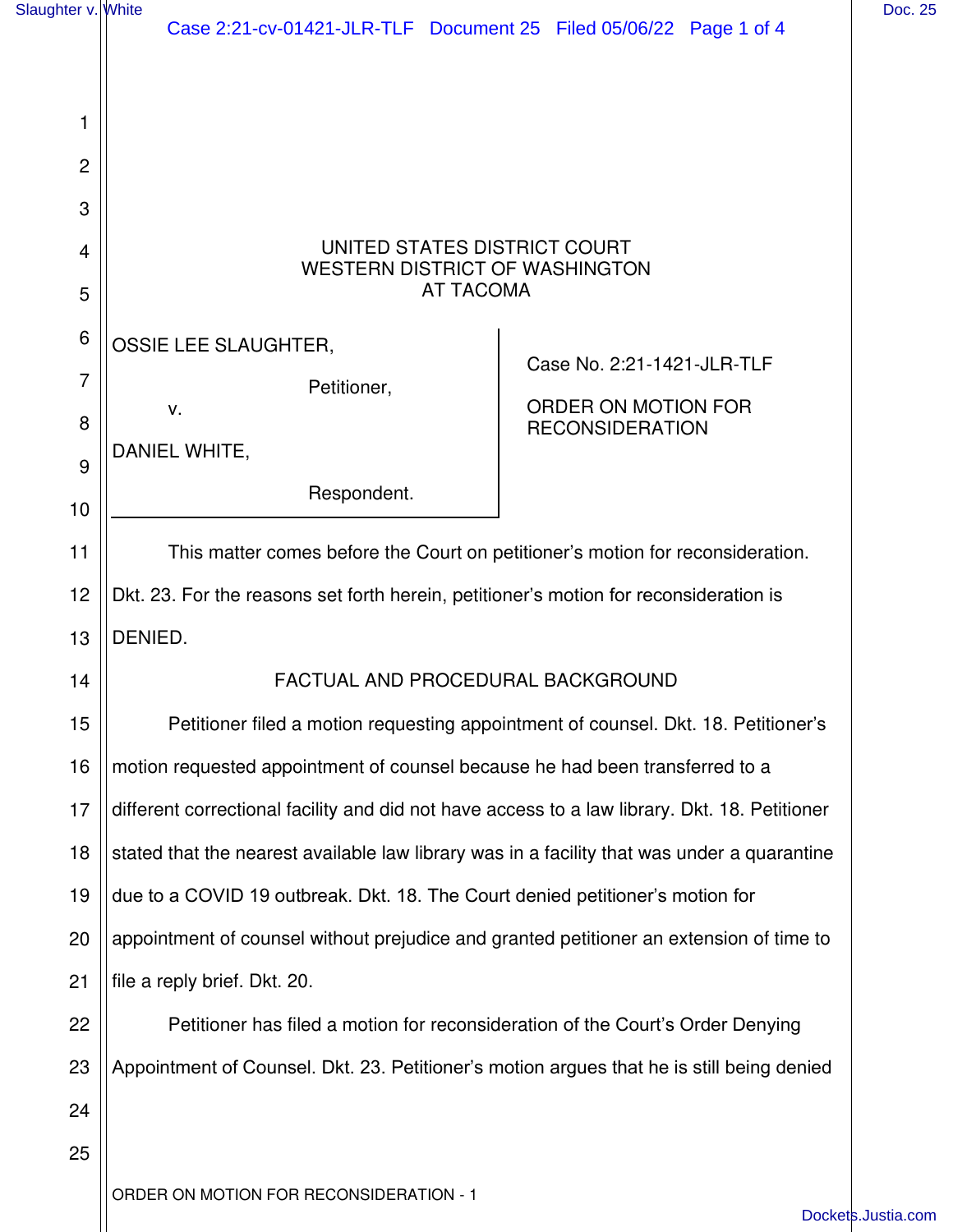## Case 2:21-cv-01421-JLR-TLF Document 25 Filed 05/06/22 Page 2 of 4

| 1              | adequate access to the law library because the law library in his housing assignment                                                                                                                                    |
|----------------|-------------------------------------------------------------------------------------------------------------------------------------------------------------------------------------------------------------------------|
| $\mathbf{2}$   | has limited hours. Dkt. 23. Petitioner states that due to the limited hours he is only able                                                                                                                             |
| 3              | to research a limited number of cases. Dkt. 23. Petitioner's motion for reconsideration                                                                                                                                 |
| 4              | also argues $-$ for the first time $-$ that the Court should hold an evidentiary hearing and                                                                                                                            |
| 5              | appoint counsel for the evidentiary hearing. Dkt. 23.                                                                                                                                                                   |
| 6              | <b>DISCUSSION</b>                                                                                                                                                                                                       |
| $\overline{7}$ | Motions for reconsideration are generally disfavored under the Court's local                                                                                                                                            |
| 8              | rules:                                                                                                                                                                                                                  |
| 9              | Motions for reconsideration are disfavored. The court will ordinarily deny                                                                                                                                              |
| 10             | such motions in the absence of a showing of manifest error in the prior<br>ruling or a showing of new facts or legal authority which could not have<br>been brought to its attention earlier with reasonable diligence. |
| 11             |                                                                                                                                                                                                                         |
| 12             | Local Rules W.D. Wash. CR 7(h)(1). Such motions are an "extraordinary remedy," and                                                                                                                                      |
| 13             | "should not be granted, absent highly unusual circumstances, unless the district court is                                                                                                                               |
| 14             | presented with newly discovered evidence, committed clear error, or if there is an                                                                                                                                      |
| 15             | intervening change in the controlling law." Kona Enters., Inc. v. Estate of Bishop, 229                                                                                                                                 |
| 16             | F.3d 877, 890 (9th Cir. 2000) (internal citations omitted).                                                                                                                                                             |
| 17             | The Court declines to consider petitioner's request that the Court order an                                                                                                                                             |
| 18             | evidentiary hearing and appoint counsel for the evidentiary hearing. Petitioner argues                                                                                                                                  |
| 19             | that the Court should hold an evidentiary hearing to determine whether -- based on the                                                                                                                                  |
| 20             | record before the state courts -- the state courts erred by unreasonably applying clearly                                                                                                                               |
| 21             | establish federal law. Dkt. 23. Petitioner raises this argument for the first time in the                                                                                                                               |
| 22             | motion for reconsideration. New evidence, facts or legal authority can only be                                                                                                                                          |
| 23             | considered on a motion for reconsideration if the information could not have been                                                                                                                                       |
| 24             |                                                                                                                                                                                                                         |
| 25             |                                                                                                                                                                                                                         |
|                |                                                                                                                                                                                                                         |

ORDER ON MOTION FOR RECONSIDERATION - 2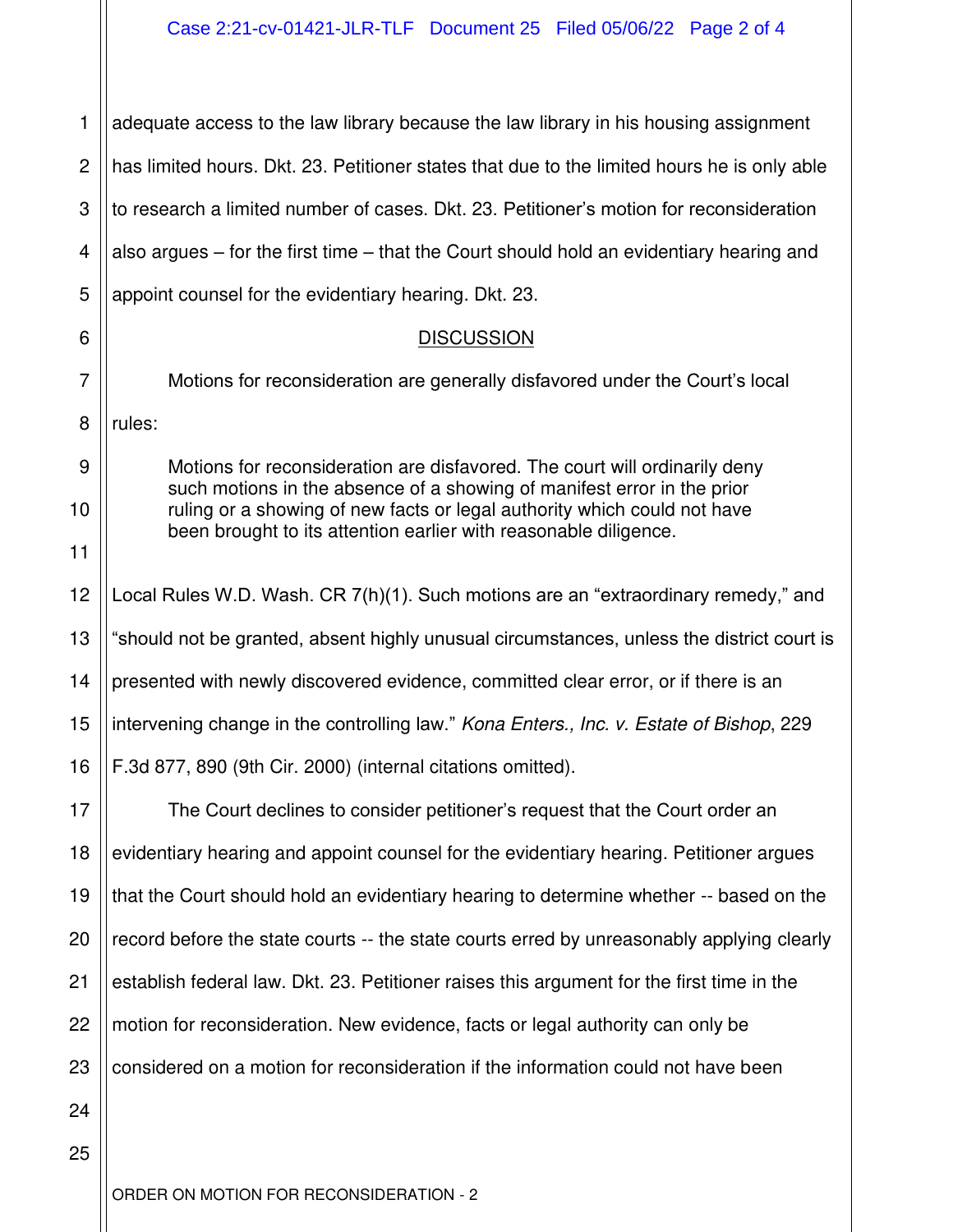1 2 3 4 brought to the Court's attention earlier with reasonable diligence. Local Rules W.D. Wash. CR 7(h)(1). Petitioner could have raised this issue in the previous motion for appointment of counsel, or the initial petition. Petitioner's request for an evidentiary hearing is not properly before the Court on petitioner's motion for reconsideration.

5 6 7 8 9 10 11 12 The Court may request an attorney to represent an indigent litigant under 28 U.S.C. § 1915(e)(1) but should do so only under "exceptional circumstances." Agyeman v. Corrections Corp. of Am., 390 F.3d 1101, 1103 (9th Cir. 2004). "A finding of exceptional circumstances requires an evaluation of both the likelihood of success on the merits and the ability of the petitioner to articulate his claims pro se in light of the complexity of the legal issues involved. Wilborn v. Escalderon, 789 F.2d 1328, 1331 (9th Cir. 1986). These factors must be viewed together before reaching a decision on a request for counsel under § 1915(e)(1). Id.

16 The Court previously determined that this matter does not present exceptional circumstances supporting appointment of counsel. Dkt. 20. Petitioner has not provided any new arguments, legal authority or evidence indicating that petitioner is unable to effectively articulate his grounds for relief in the petition or otherwise present his claims in this action.

18 19 Additionally, petitioner's previous motion stated that due to a COVID-19 outbreak he could not access a law library. Dkt. 19. The Court explained that petitioner's argument regarding lack of access to a law library could be addressed by petitioner's motion for extension of time. Dkt. 20. Petitioner's motion for reconsideration states that now petitioner does have access to the law library but is only allowed a limited time to

25

13

14

15

17